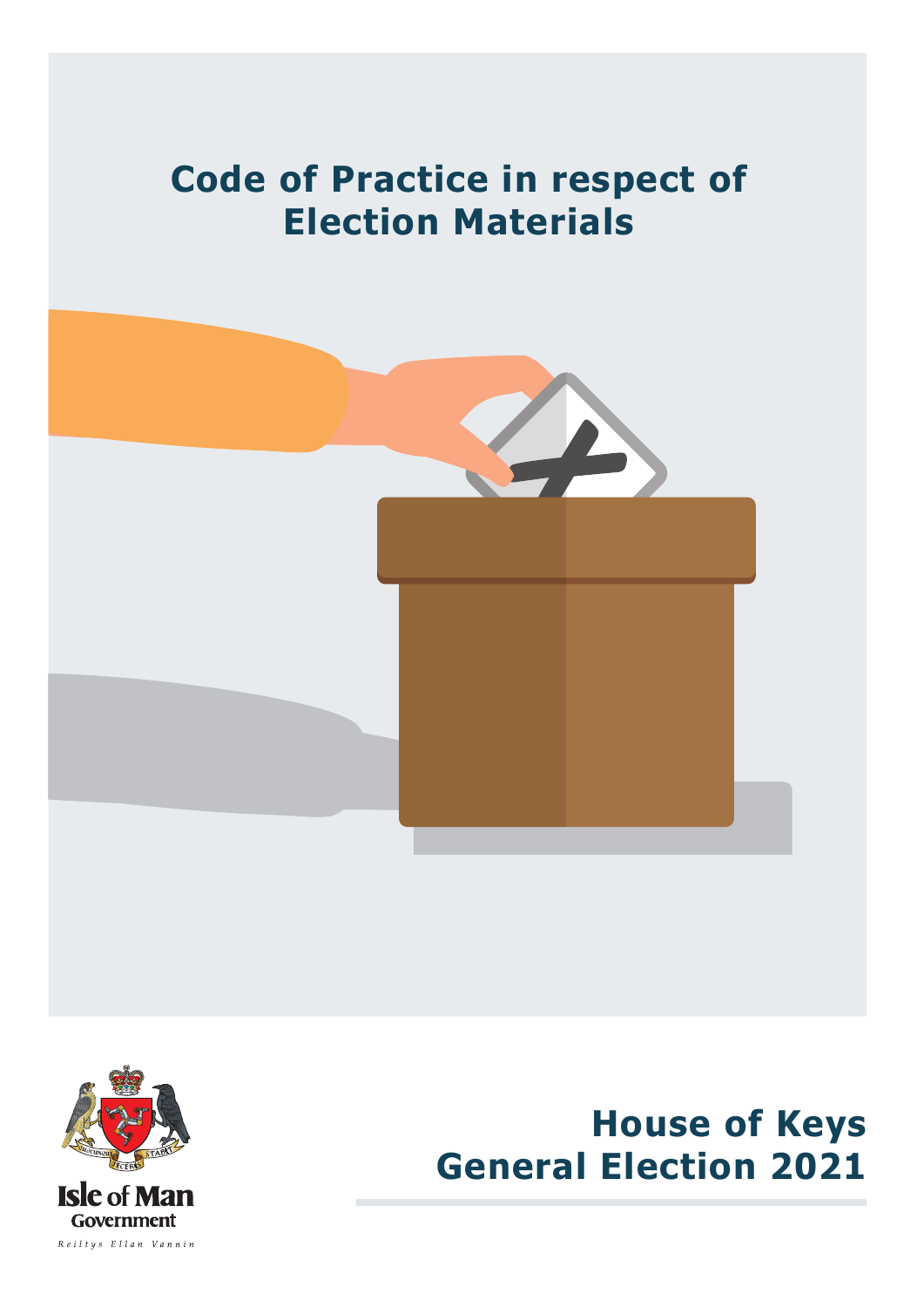# Code of Practice in respect of election materials

# 1. Introduction

This Code of Practice is made under Section 97(6) of the Elections (Keys and Local Authorities) Act 2020 ("the Act").

This Code provides guidance for candidates in respect of election publications. It is not legal advice and candidates should ensure that they are familiar with the provisions of the Act and the Elections (Keys) Regulations 2021.

This Code is one document in a suite of information that is available to candidates, voters and election officials which can be accessed at [www.gov.im/elections](http://www.gov.im/elections) or by calling 685754.

This Code consolidates the legislation and guidance in the following documents −

- The Elections (Keys and Local Authorities) Act 2020
- The Town and Country Planning (Control of Advertisements) Regulations 2013
- Joint guidance issued by the Department of Infrastructure and Manx Utilities
- Highways Division Management Procedure Number MP-00-028
- Guidance on the conduct of tellers in and around polling places issued by The Electoral Commission to the extent that it refers to the wearing of rosettes.

Any queries that you have should be directed to one of the following –

- Crown & Elections 685754
- Manx Utilities enquiries@manxutilities.im
- $\bullet$  Highways 850000
- Planning  $-685910$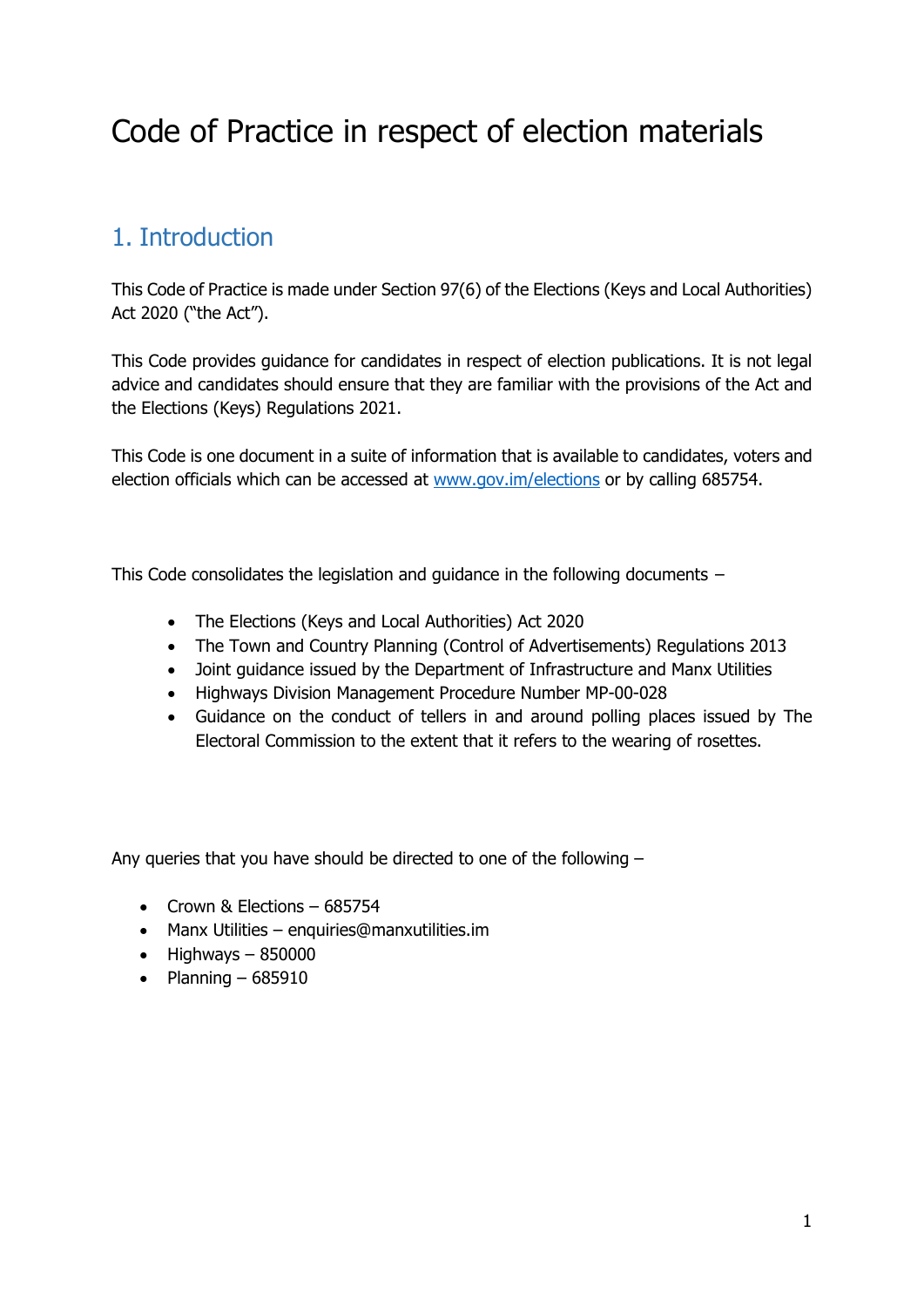# 2. Inclusion of the name of the publisher on campaign materials

To help ensure that an election campaign is transparent, all printed and electronic campaign material, for example, manifestos, leaflets, bills, placards, posters and newspaper advertisements, must bear the name and address of the publisher on the face of it. This is to show who is responsible for its production.

This will usually be the prospective candidate/candidate or their agent, but it could be someone else.

## 2.1 Single-sided campaign material

If the campaign material is single-sided, such as a poster, the name and address of the publisher must be visible on the face of the document.

## 2.2 Multi-sided campaign material

If the campaign material is multi-sided, such as a brochure or leaflet, the name and address of the publisher must appear on the first or the last page.

#### 2.3 Social media, websites and emails

Candidates should display their full names and addresses on their social media profile, websites and emails.

Candidates can include a shortened link in a social media post, but must include the full link on any paid-for social media advertising.

Government social media accounts should not be utilised for any advertising purposes.

## 3. Manifestos

A manifesto is a statement which sets out a candidate's aims and policies to voters to promote their election to national or local government.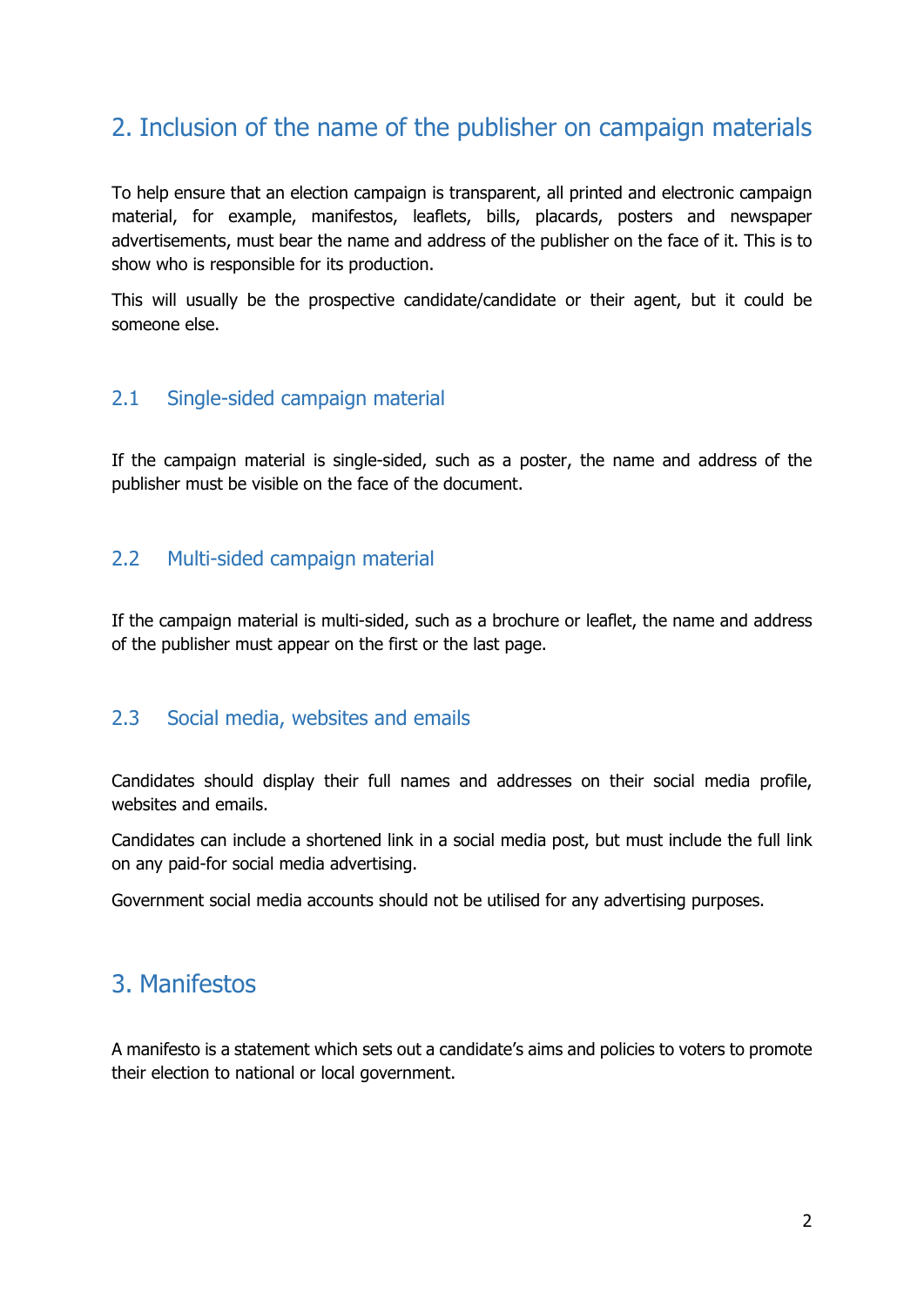## 3.1 Electronic Manifesto

Every candidate can forward a copy of his or her manifesto to Crown & Elections in the Cabinet Office who will arrange for it to be displayed online at [www.gov.im/elections](http://www.gov.im/elections) for the duration of the election campaign.

## 3.2 Printed Manifestos

Manifestos can be delivered by the Isle of Man Post Office to persons on the register of electors.

A candidate should ensure that copies of his or her manifesto are delivered to the Isle of Man Post Office for delivery in sufficient time to allow the Isle of Man Post Office to frank and deliver them before polling day. If there is insufficient time for this to happen then the Isle of Man Post Office may refuse to deliver them.

The cost of delivery of manifestos by the Isle of Man Post Office to households containing persons on the electoral register is disregarded in calculating election expenses and donations, subject to the following key provisions −

- The funding of the cost of a manifesto by the Isle of Man Post Office is limited to the minimum charge for a standard letter. A standard letter must weigh less than 100g, have a maximum size of 220mm x 155mm (C5 envelope) and be less than 5mm thick.
- If the delivery of a manifesto would exceed the charge for a standard letter, the Isle of Man Post Office may refuse to deliver them unless the candidate pays for the increase in postage. Any such payment for the increase in postage must be included as an election expense or donation.
- If two or more candidates issue a manifesto jointly, the funding of the cost of the manifesto is limited to the supply of one copy of the manifesto to each household. The Isle of Man Post Office may refuse to deliver any more than one copy per household unless the candidate or candidates pay for the increase in postage. Any such payment for the increase in postage must be included as an election expense or donation.

## 3.3 Delivery Service Providers

If a candidate chooses to use a delivery service provider other than the Isle of Man Post Office, the cost of delivery is payable by the Treasury up to the amount that would have been incurred if the candidate had used the Isle of Man Post Office and is to be disregarded when calculating a candidate's election expenses and donations.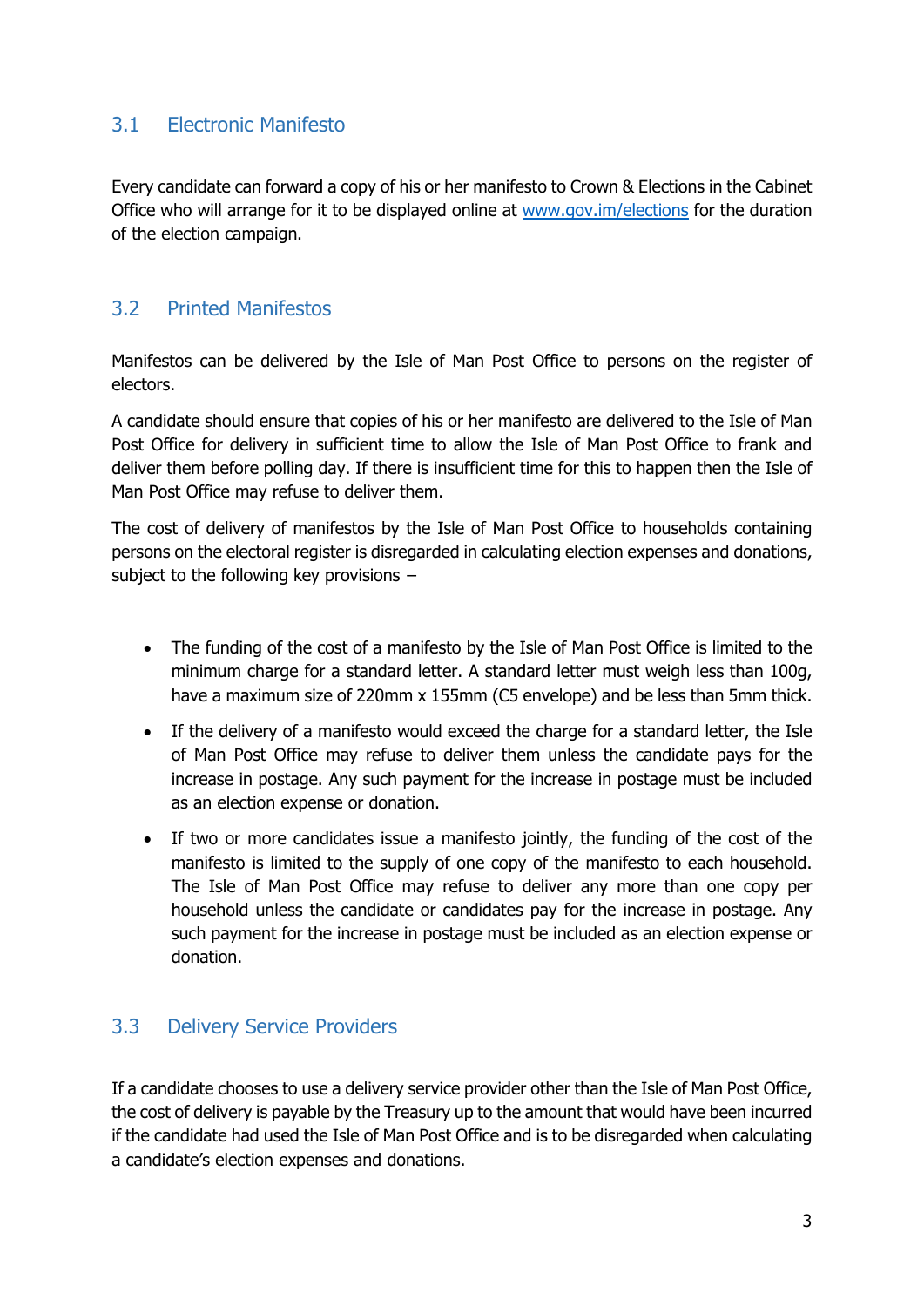Any amounts incurred over and above that which would have been permitted had the candidate used the Isle of Man Post Office must be declared as an expense or donation as the case may be.

# 4. Siting of display of bills, posters and placards

In addition to the requirement for bills, posters and placards and other campaign material to display the name of the publisher, there are also requirements as to where and how they can be displayed.

Great care should be taken in recording where and how signage is placed.

## 4.1 Requirements of the Act regarding election material

The Act provides that any bill, placard, poster or other material must not be posted in any of the following places −

- in any polling station,
- in any building of which a polling station forms part,
- within the curtilage of any building of which a polling station forms part,
- on any building that is owned or occupied by a Department, Statutory Board, Government Office, Local Government Building or Municipal Office.

Except where:

- such building is domestic accommodation, or
- has been sublet to any person other than a Department of Government or Statutory Board, or
- the bill, placard, poster or other printed material is on a vehicle which is either delivering a voter to a polling station or collecting a voter from a polling station. However, whilst waiting for a voter any such vehicle should not park with the curtilage of any building of which a polling station forms part.

Non-compliance with the provisions of section 97 are an offence and a person who acts in contravention of them may be prosecuted, convicted summarily and liable to a fine.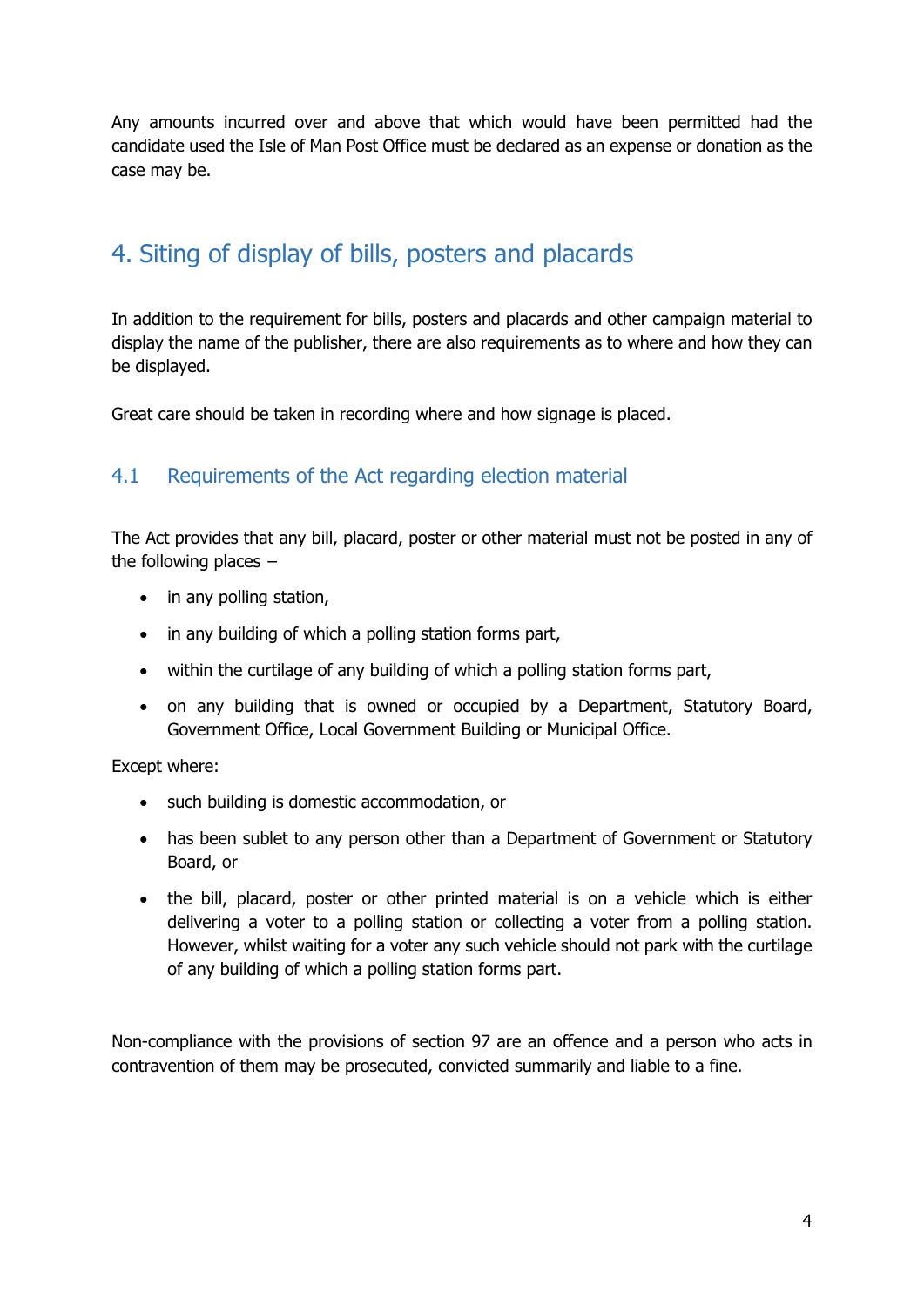## 4.2 Other requirements regarding the siting of election material

The display of election materials must comply with any guidance on election campaign publicity on the public highway and Manx Utilities property produced by the Department of Infrastructure and Manx Utilities.

#### 4.2.1 Permission

Permission is to be sought from the relevant person/organisation before erecting any signage.

- The appropriate local authority should be approached for permission to affix banners and posters to street lighting and furniture or to be placed on any land in their ownership, for which each individual local authority is responsible.
- The Department of Infrastructure, Highways Services, should be contacted on 850000 regarding the erection of signage on roads, footpaths, pavements, street furniture, railings and road sign poles.
- Manx Utilities should be contacted on 687687 regarding the erection of any signage on electricity poles.
- Manx Telecom should be contacted on 624624 regarding the erection of signage on telephone poles.
- In respect of private property an advertisement must not be displayed without the permission of the owner of the site or any other person with an interest in the site entitled to grant permission.

The Department of Infrastructure may request specific details of signage and their proposed locations to ensure that the signage is placed safely, and that accidents do not occur due to inappropriately parked vehicles, or people being in the road without proper safety precautions being taken.

No signs are allowed to be placed on any Public Right of Way unless they are a legal requirement and will be removed if found.

No posters should be placed around verges in an excessive display.

#### 4.2.2 Removal of Signs

The Department of Infrastructure retains the right to remove signs if there is a safety concern, an upheld complaint, or if an employee feels that the sign is inappropriate or unsightly.

If campaign material is requested to be removed by the Department of Environment, Food and Agriculture pursuant to the provisions of the Town and Country Planning (Control of Advertising) Regulations 2013, the removal must be carried out to the reasonable satisfaction of the Department.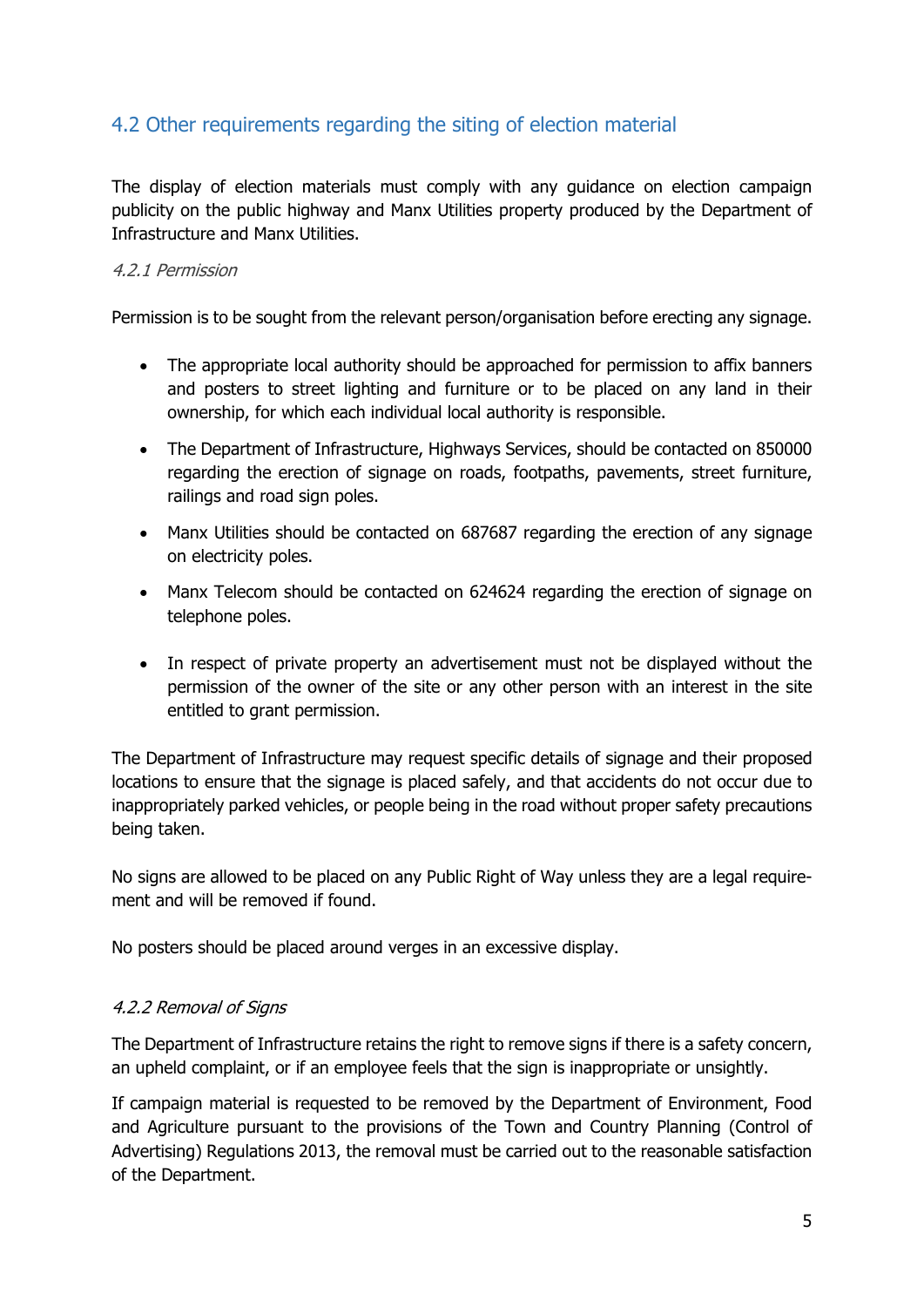#### 4.2.3 Security & Hazards

All signage should be securely fixed, should not be erected where it causes confusion or unnecessary distraction, should not obscure visibility especially at junctions (on verges) and should not cause a hazard in high winds.

In addition, under the Town and Country Planning (Control of Advertising) Regulations 2013 –

- Any structure or hoarding erected or used principally for the purpose of displaying advertisements must be maintained in a safe condition.
- Any advertisements displayed, and any site used for the display of advertisements, must be maintained in a clean and tidy condition to the reasonable satisfaction of the Department.

Under the Town and Country Planning (Control of Advertisements) Regulation 2013, an advertisement must not be sited or displayed so as to obscure, or hinder the ready interpretation of, any traffic sign, railway or tramway signal or aid to navigation by water or air, or so as otherwise to render hazardous the use of any highway, railway, tramway, harbour or aerodrome.

There is potential danger of electrocution when affixing bills, placards and posters to Manx Utilities electricity poles and substations. Similarly there may also be dangers in relations to pumping stations and service reservoirs. Permission must therefore be sought from Manx Utilities prior to attempting to display material.

Banners and posters should not be affixed to or installed on the following –

- Traffic signals.
- Regulatory signs, *such as* 'Stop', 'No Exit', 'Give Way' and speed limit signs.
- Railings and guard rails.
- Roundabout islands.
- In any location which could cause hazard or reduced visibility for road users.

# 5. Timing of the display of election campaign material

Signage for events should be placed out immediately before the event for the minimum amount of time necessary.

Bills, placards and posters can be displayed from the date six weeks prior to Election Day and must be removed as follows −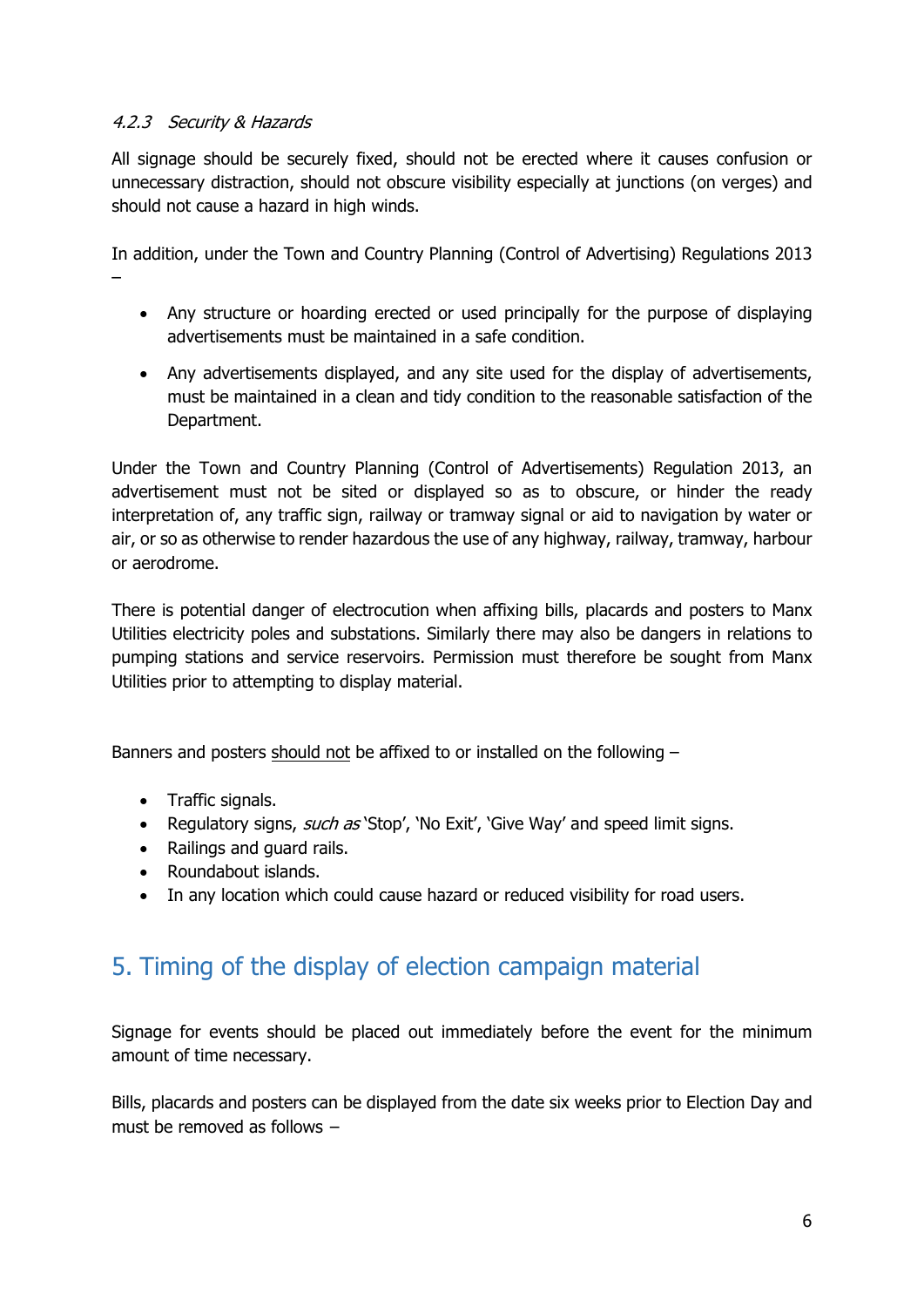- Bills, placards and posters that are not displayed on private land must be removed within 2 days of the date of the election.
- In all other respects the election materials must be removed, along with any fixings, promptly after the election and not later than two weeks after the close of the poll.

If a sign is removed by Department of Infrastructure in contravention of this Code and guidance issued by the DOI, it will be destroyed if it is not collected within a week. Contact 850000 to arrange collection.

## 6. Size of campaign material

The maximum size of any material to be displayed on a public highway or Manx Utilities property is 15" x 24" (38cm x 61cm), subject to compliance with the other provisions of this Code.

# 7. Wearing of rosettes on Polling Day

During the hours of the poll, candidates and their assistants, including Tellers, may wear coloured rosettes or a badge of a reasonable size, as this assists electors by making it clear that the person is a campaigner for a candidate and not an electoral official. The rosette or badge may display the name of a candidate and/or an emblem or description; the rosette or badge should not bear a slogan and must not be oversized.

Candidates and campaigners must not wear, carry or display any headwear, footwear or other apparel that carries any writing, picture or sign relating to any candidate or party apart from a rosette.